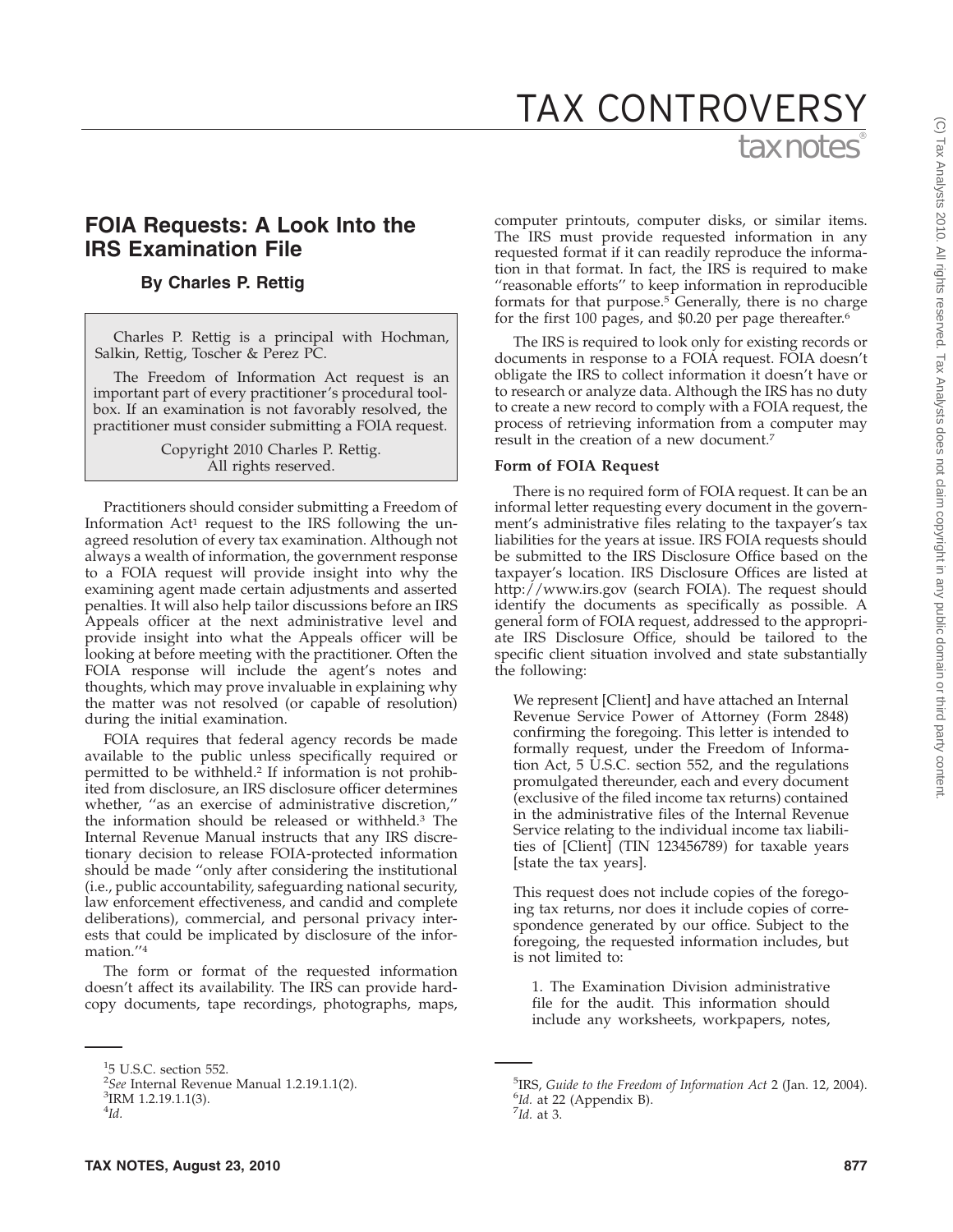e-mails, documents, memorandums, computations, and other materials prepared or accumulated relative to this examination by employees of the IRS, any other governmental agency, or otherwise, including internal documents, memorandums, memorandums of all interviews of persons regarding the individual income tax liabilities of the taxpayer, copies of all statements (sworn or otherwise) given by individuals in connection with the investigation of the individual income tax liabilities of the taxpayer, case activity record, written reports and recommendations concerning the proposed assessment of additional tax and penalties, and any other information that is related to the determinations by the IRS as set forth in the revenue agent's report (30-day letter).

2. A list of any information and documents maintained electronically identifying each document by subject matter and format (i.e., tape, disk, etc.).

3. Any and all files relative to this audit that include information and documents obtained pursuant to summonses issued to third parties which are not otherwise included in the administrative file.

4. Any and all files relative to this audit that may have been prepared by independent consultants, international examiners, economists, engineers, and any other specialists assigned to this case which are not otherwise included in the administrative file.

5. We have determined that the information requested is not exempt under disclosure laws, is not a classified document, is not a protected internal communication, is not protected by ''privacy,'' and is not a ''protected investigative record'' within the meaning of the Freedom of Information Act. If any material is deemed to be exempt, we hereby request a detailed statement of the portion deleted or withheld, a full statement of the reasons for the refusal or access, and specific citations or statutory authority for the denial. Specifically, if the Disclosure Section determines an exemption applies to some or all of the requested information, we request that a privilege log be provided in the form of a Vaughn Index. In *Vaughn v. Rosen*, 484 F.2d 820 (D.C. Cir. 1973), *cert. denied*, 415 U.S. 977 (1974), the court rejected an agency's conclusory affidavit stating that requested FOIA documents were subject to exemption. *Id*. at 828. ''A Vaughn Index must: (1) identify each document withheld; (2) state the statutory exemption claimed; and (3) explain how disclosure would damage the interests protected by the claimed exemption.'' *Citizens Comm'n on Human Rights v. FDA*, 45 F.3d 1325, 1326 n.1 (9th Cir. 1995). A Vaughn Index '''permit[s] the court system effectively and efficiently to

evaluate the factual nature of disputed information.''' *John Doe Agency v. John Doe Corp.*, 493 U.S. 146, 149 n.2 (1989) (quoting *Vaughn*, 484 F.2d at 826). With a Vaughn Index we will have the means to adequately assess if any claimed exemptions have merit, thereby avoiding potentially costly litigation to seek that item.

Since the requested information relates directly to [Client], we have determined that the information requested is not exempt under disclosure laws, is not a classified document, is not a protected internal communication, is not protected by ''privacy,'' and is not a ''protected investigative record'' within the meaning of the Freedom of Information Act.

We believe that your office has custody of the requested information, but if not, we hereby request prompt notice of the current location of the information. To expedite this request, we are willing to discuss specific instances of deletion or other exemption claims in advance of a final decision. If any material is deemed to be exempt, we hereby request a detailed statement of the portion deleted or withheld, a full statement of the reasons for the refusal of access, and specific citations or statutory authority for the denial.

This letter shall confirm that [Client] hereby agrees to pay for all reasonable search and copying costs that may be associated with this request. However, we would appreciate the opportunity to inspect these records before any documents are copied. If search and copying costs exceed \$200, please telephone us in advance for an agreement as to such additional costs.

## **The FOIA Response**

Once the IRS receives a FOIA request, it has 20 business days to determine whether to comply.8 It can extend that period by an additional 10 days in unusual circumstances,9 which generally include the need to collect information from field locations, review large amounts of documents, and consult with other agencies.10 If a request is denied in whole or in part, the IRS must state the reasons for the denial and advise that there is a right to appeal any adverse determination to the IRS commissioner or his designee.11

A delay resulting from a predictable IRS workload is not an unusual circumstance. The IRS may try to limit the scope of the request or arrange an alternative time frame for processing it. If the request is denied to any extent, the IRS must state the reasons for the denial. If the IRS fails to comply with the request within the applicable time limit, the requester is deemed to have exhausted his administrative remedies regarding the request and may

 ${}^{8}$ 5 U.S.C. section 552(a)(6)(A)(i).

<sup>9</sup> 5 U.S.C. section 552(a)(6)(B)(i)-(iii); reg. section 601.702 (c)(11)(i)(A)(1)-(4). <sup>10</sup>5 U.S.C. section 552 (a)(6)(B)(i). <sup>11</sup>5 U.S.C. section 552 (a)(6)(A)(i).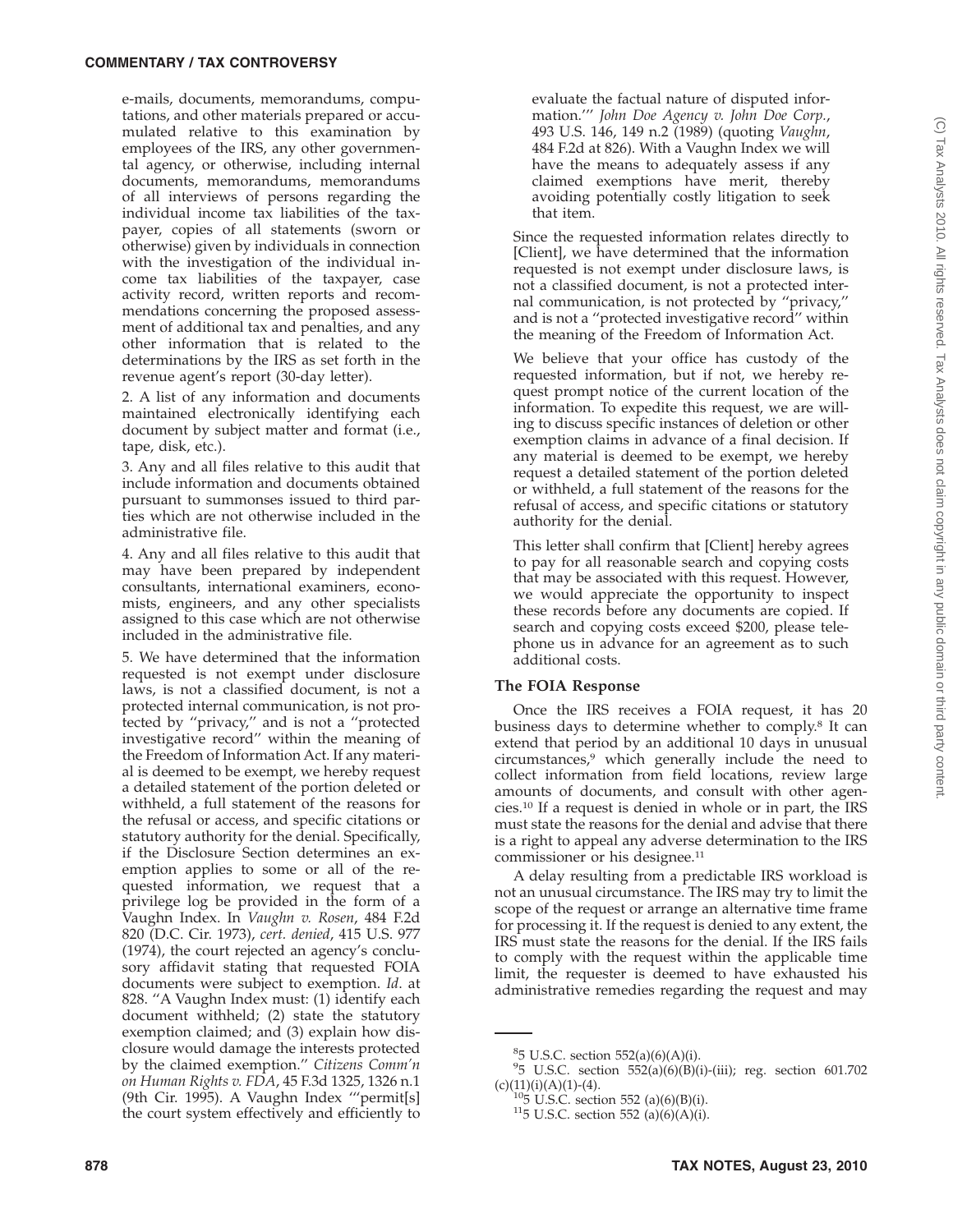proceed to filing an action in federal district court. In practice, the IRS typically requests an additional 30 days within which to provide the requested information. It is often appropriate to grant that request, since the IRS usually provides the requested information within the extended period, and any appeal would likely exceed the additional time in any event.

## **FOIA Exemptions**

The IRS may withhold an IRS document that is specifically exempted or excluded by statute. The exemptions protect against the disclosure of information that would harm national security, the privacy of individuals, the proprietary interests of a business, the functioning of the government, and other important recognized interests.

When a document contains some information that qualifies as exempt, the entire document is not necessarily exempt. Instead, FOIA requires that any reasonably segregable portions of a document be provided after deletion of the exempt portions. The IRS must identify the location of deletions in the released portion of the document and, when technologically feasible, show where the deletion was made on the document, unless including that indication would harm an interest protected by an exemption.12

**Exemption 1 — Classified documents regarding national defense and foreign policy.**<sup>13</sup> This exemption allows the withholding of matters that are properly classified as secret, under criteria established by an executive order, in the interest of national defense or foreign policy. Because the IRS doesn't generally deal with these types of matters, this exemption is rarely used.

**Exemption 2 — Internal personnel rules and practices.**<sup>14</sup> This exemption covers matters related to the IRS's internal personnel rules and practices. Two separate classes of documents are generally held to fall within this exemption: (1) information relating to personnel rules or internal IRS practices, which may be exempt if it is a trivial administrative matter of no genuine public interest; and (2) more substantial internal IRS matters whose disclosure would risk circumvention of a legal requirement.15

**Exemption 3 — Information exempt under other laws.**<sup>16</sup> This exemption incorporates non-FOIA laws that restrict the availability of information. For a statute to qualify, it must leave no room for discretion on the required withholding of the matter from the public. Alternatively, the statute must establish criteria for withholding or refer to specific types of matters to be withheld. Section 6103, which restricts the disclosure of tax returns and return information, is a qualifying statute.

Exemption 4 – Trade secrets and confidential com**mercial or financial information.**<sup>17</sup> This exemption protects from public disclosure trade secrets (as narrowly defined by the courts for FOIA purposes) and confidential commercial or financial information obtained from a person.

**Exemption 5 — Interagency or intra-agency memorandums or letters.**<sup>18</sup> This exemption applies to interagency or intra-agency memorandums or letters that by law would be unavailable to a nonagency party in litigation with the agency. A possible example is a letter from one IRS office to another about a decision that has not yet been adopted. As the IRS explains, one purpose of this exemption is to protect the deliberative policymaking process of government (the deliberative process privilege), which encourages open discussion of policy matters between IRS officials by allowing some predecisional, deliberative documents to be withheld from public disclosure.19 It also prevents premature disclosure of deliberations before final adoption of an agency policy or position.

Although this exemption protects the policymaking process, it generally doesn't protect purely factual information related to that process. The deliberative process privilege distinguishes between pre- and postdecisional documents. Given the public's greater interest in knowing the basis for a decision underlying an adopted policy, the deliberative process privilege usually doesn't apply to postdecisional documents. The exemption also incorporates other privileges that apply in government litigation, including the attorney-client and work product privileges.20

**Exemption 6 — Personal privacy.**<sup>21</sup> This exemption covers personnel, medical, and similar files whose disclosure would constitute ''a clearly unwarranted invasion of personal privacy.''22 It allows the IRS to withhold personal data kept in its files when there is an expectation of privacy. The exemption applies to the privacy rights of individuals. With the exception of closely held companies and similar entities, corporations and business associations have no privacy rights under this exemption.23

**Exemption 7 — Law enforcement.**<sup>24</sup> This exemption allows agencies to withhold records or information compiled for law enforcement purposes, but only if disclosure could reasonably be expected to interfere with ongoing enforcement proceedings or it would deprive a person of the right to a fair trial or an impartial adjudication. The exemption also applies if disclosure could reasonably be expected to constitute an unwarranted invasion of personal privacy or reveal the identity of a confidential source. Information is exempted from disclosure if it would reveal techniques and procedures for law enforcement investigations or prosecutions, or if it would disclose guidelines for law enforcement investigations or prosecutions — if disclosure of the information could reasonably be expected to risk circumvention of the law.

<sup>&</sup>lt;sup>12</sup>*See* IRS, *supra* note 5, at 9.<br><sup>13</sup>5 U.S.C. section 552(a)(7)(B)(1).<br><sup>14</sup>5 U.S.C. section 552(a)(7)(B)(2).<br><sup>15</sup>*See* IRS, *supra* note 5, at 9.<br><sup>16</sup>5 U.S.C. section 552(a)(7)(B)(3).<br><sup>17</sup>5 U.S.C. section 552(a)(7)(B)

<sup>&</sup>lt;sup>18</sup>5 U.S.C. section 552(a)(7)(B)(5).<br><sup>19</sup>IRS, *supra* note 5, at 10.<br><sup>20</sup>*Id.*<br><sup>21</sup>5 U.S.C. section 552(a)(7)(B)(6).<br><sup>22</sup>IRS, *supra* note 5, at 10.<br><sup>23</sup>*Id.* at 11.<br><sup>24</sup>5 U.S.C. section 552(a)(7)(B)(7).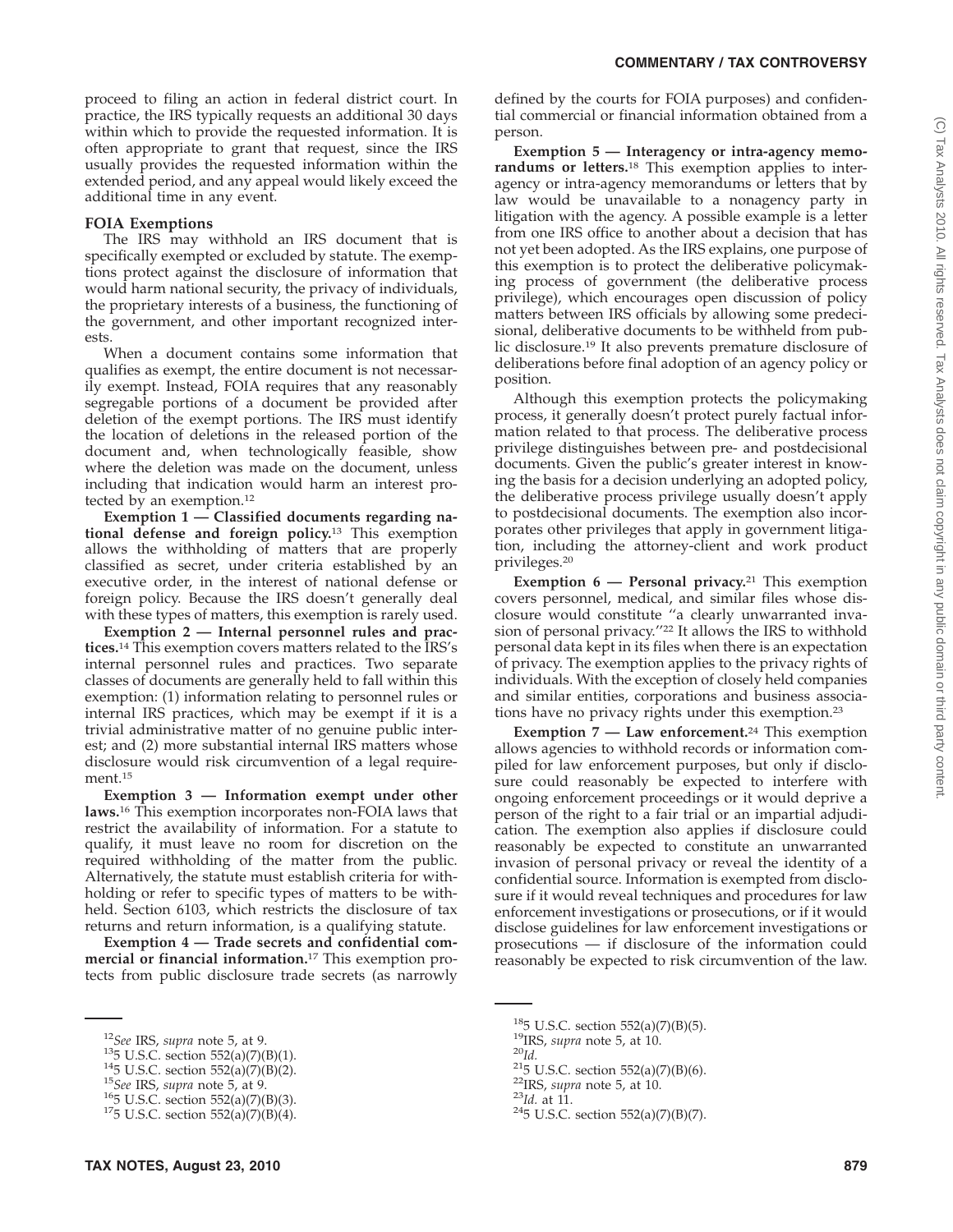#### **COMMENTARY / TAX CONTROVERSY**

This exemption also applies if disclosure could reasonably be expected to endanger the life or physical safety of any individual.25

**Exemption 8 — Financial institutions.**<sup>26</sup> This exemption protects information contained in or related to examination, operating, or condition reports prepared by, on behalf of, or for the use of an agency responsible for the regulation or supervision of financial institutions (such as the FDIC, the Federal Reserve, or similar agencies).27

**Exemption 9 — Geological information.** The ninth FOIA exemption covers geological and geophysical information, data, and maps concerning wells.<sup>28</sup>

#### **FOIA Exclusions**

FOIA also has special protection provisions that authorize federal law enforcement agencies to treat especially sensitive records as not subject to FOIA under specified circumstances. The IRS may not be required to even confirm the existence of those records. It may respond that there are no records responsive to the request. However, these exclusions don't broaden the IRS's authority to withhold documents from the public; they apply only to information that is otherwise exempt from disclosure.29

**Exclusion 1.** This exclusion may be used when a request seeks information compiled for law enforcement purposes, to the extent that production of the information could reasonably be expected to interfere with enforcement proceedings.30 The exception applies if the investigation involves a possible violation of criminal law, there is reason to believe the subject of the investigation is not already aware that the investigation is under way, and disclosure of the existence of the records could reasonably be expected to interfere with enforcement proceedings. When each of these conditions exists, the IRS may respond to a FOIA request for investigatory records as if the records aren't subject to FOIA. The IRS response does not have to reveal that it is conducting an investigation.31

**Exclusion 2.** This exclusion is intended to protect the identity of confidential informants. It applies to informant records maintained by IRS criminal law enforcement that are filed under the informant's name or personal identifier. The IRS isn't obligated to confirm the existence of these records unless the informant's status has officially been confirmed.32

**Exclusion 3.** This exclusion is limited to FBI records involving foreign intelligence, counterintelligence, or international terrorism. When the existence of these types of records is classified, the FBI may treat them as not subject to FOIA.<sup>33</sup>

#### **FOIA Administrative Appeal Procedures**

Whenever a FOIA request is denied, the IRS must clearly provide the reasons for the denial and state that the requester has a right to appeal the denial. An appeal may be based on the withholding of a document, denial of a fee waiver request, the type or amount of fees charged, the IRS's failure to conduct an adequate search for the requested documents, or any other type of adverse FOIA determination.<sup>34</sup> However, an appeal may not be filed for the lack of a timely response. If the IRS agrees to disclose some but not all of the requested documents, the filing of an appeal doesn't affect the release of the documents that are otherwise disclosable. A FOIA appeal is an administrative appeal. Reg. section  $601.702(c)(10)$  sets out the procedural requirements. There is no charge for filing an appeal.35

The appeal should include reasons why the IRS's response to the FOIA request was inadequate, and it must be postmarked within 35 days after the date of the denial letter or of other adverse determinations.36 An administrative appeal for denial of a request for expedited processing must be made by letter postmarked within 10 days after the date of the response letter denying expedited processing.37 An appeal is filed by sending a letter to: IRS Appeals, Attn: FOIA Appeals, 5045 E. Butler Avenue, M/Stop 55201, Fresno, Calif. 93727-5136. The appeal should include copies of the FOIA request and the initial IRS decision responding to the request. The envelope containing the appeal should be marked in the lower left-hand corner with the words "Freedom of Information Act Appeal." When a FOIA request is filed, the IRS assigns it a number, which should be set forth in the appeal.<sup>38</sup>

The IRS must make a decision on an appeal within 20 business days after the date of receipt of the appeal unless extended.39 It can extend the time limits by an additional 10 days under unusual circumstances.40 If the IRS fails to comply with the time limitations, the FOIA requester will be deemed to have exhausted administrative remedies and may proceed with a judicial appeal in a federal district court.41

#### **Judicial Action**

If an administrative appeal is denied, a complaint against the IRS may be filed in a federal district court to seek disclosure of the requested information.<sup>42</sup> The complaint must be served on the Commissioner of Internal Revenue, Attention: CC:PA, 1111 Constitution Ave., NW, Washington, D.C. 20224. Attorney fees and litigation costs reasonably incurred may be awarded if the requester substantially prevails in litigation.

- 
- 
- 
- 
- 
- 
- 

<sup>34</sup>Reg. section 601.702(c)(10).<br><sup>35</sup>IRS, *supra* note 5, at 14.<br><sup>36</sup>Reg. section 601.702(c)(10).<br><sup>37</sup>Id.<br><sup>38</sup>IRS, *supra* note 5, at 14.<br><sup>39</sup>Reg. section 601.702(c)(10)(iii).<br><sup>40</sup>Reg. section 601.702(c)(11)(i).<br><sup>41</sup>Reg.

<sup>&</sup>lt;sup>25</sup>IRS, *supra* note 5, at 11.<br>
<sup>26</sup>5 U.S.C. section 552(a)(7)(B)(8).<br>
<sup>27</sup>IRS, *supra* note 5, at 12.<br>
<sup>28</sup>5 U.S.C. section 552(a)(7)(B)(9).<br>
<sup>29</sup>IRS, *supra* note 5, at 12.<br>
<sup>30</sup>*See* 5 U.S.C. section 552(b)(7)(A).<br>
<sup>3</sup>